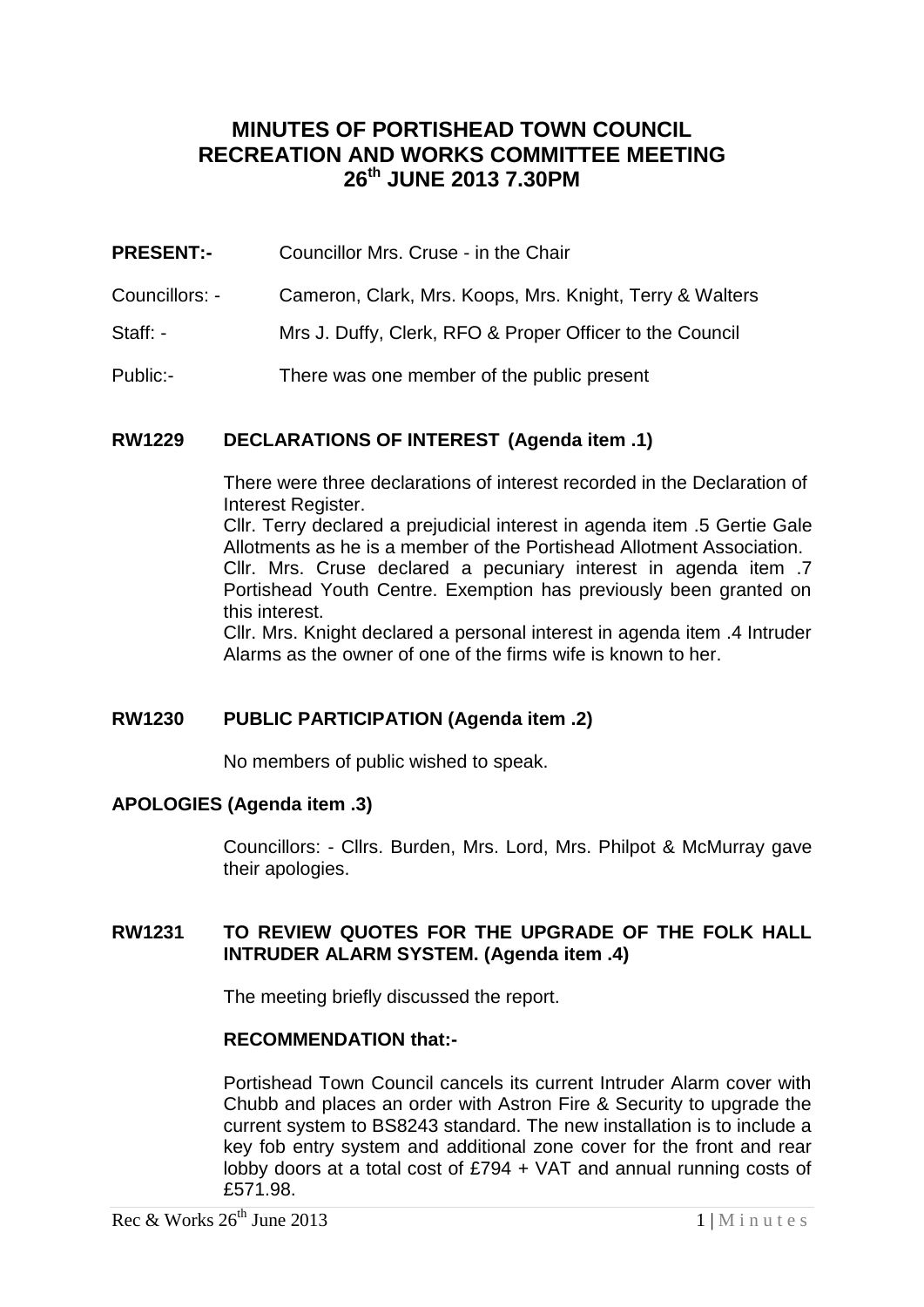## **RW1232 TO RECEIVE AN UPDATE ON GERTIE GALES ALLOTMENTS. (Agenda item .5)**

The meeting briefly discussed the emergency meeting arranged to reestablish an Allotment Committee. The Clerk is to speak to Cllr. McMurray and Cllr. Burden and establish their availability for the meeting.

### **RW1233 TO RECEIVE AN UPDATE ON THE WYNDHAM WAY TOILETS (Agenda item .7)**

To date the working party has had two meetings with toilet suppliers. The working party are looking at obtaining like for like quotes on four separate styles of toilet, a single standalone DDA compliant automatic unit, a semi-automatic DDA compliant unit + a single unisex toilet, an inbuilt single DDA unit in the existing building and an inbuilt DDA + 1 unit in the existing building.

A report will be circulated prior to Full Council with details of the planning costs, building regulation costs, water capping and reconnection costs, electricity disconnection and reconnection costs, asbestos removal costs, demolition costs, crane hire, toilet installation costs and the cost of the actual purchase of the toilet unit. The report will also show the estimated on-going costs including; water & sewerage, heat & light, business rates (there are none), consumables, cleaning costs, annual servicing, insurance and maintenance. The report will also estimate the income generated by the facility.

The meeting raised concerns over the granting of the license from North Somerset Council to carry out works on site.

### **RW1234 TO RECEIVE AN UPDATE ON THE YOUTH CENTRE DEED OF TRANSFER AND LEASE (Agenda item .7)**

A list of dilapidations has been sent to North Somerset Council. To date the Council has not received a response from North Somerset Council.

The Clerk has prompted Wards Solicitors a number of times regarding the lease. To the best of her knowledge Wards have not been in contact with the Youth Centre's Trustees.

The Clerk suggested that the Town Council has a meeting with representatives of North Somerset Council to try and move the situation on.

### **RW1235 TO RECEIVE AN UPDATE ON THE REDECORATION OF REDCLIFFE BAY HALL (Agenda item .8)**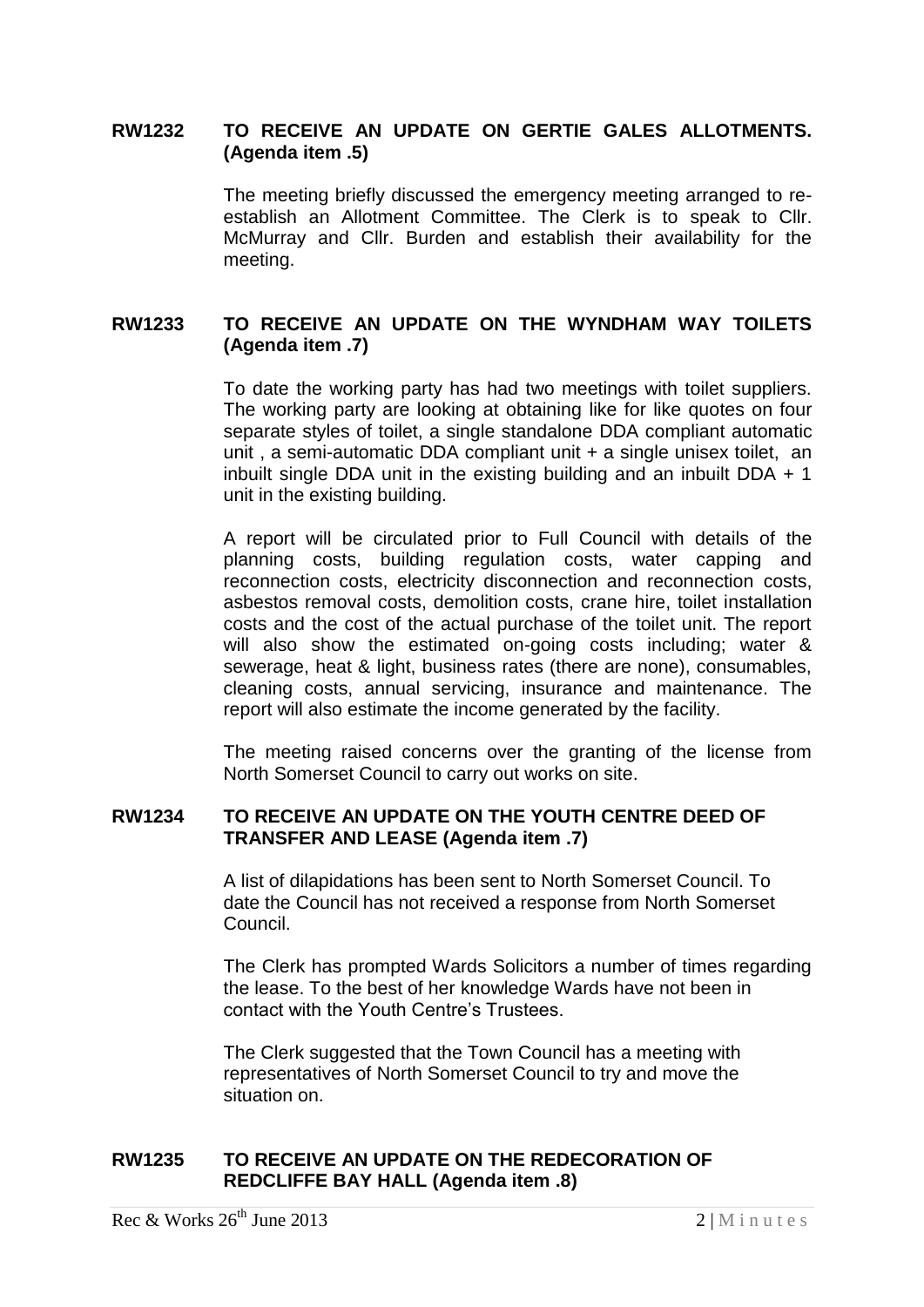Cllr. Mrs. Koops gave a progress report on the work so far at Redcliffe Bay Hall. The following upgrades have taken place; new boiler installed, disabled toilet facility including baby changer fitted out, new front door and locks, all windows changed to UPVC double glazed units, the external walls have been repainted and all internal walls in the main hall have been re-plastered.

Work will continue over the next couple of weeks with the internal walls papered and painted, all woodwork sanded and painted white, the faulty kitchen fridge replaced and all radiators fitted with thermostatic valves.

### **RW1236 TO NOTE THE CORRESPONDENCE FROM THE REDCLIFFE BAY HALL SNOOKER GROUP REGARDING THEIR LICENCE AND RENT CHARGES. (Agenda item .9)**

The meeting discussed the letter at length. Cllr. Terry proposed that the Chairman of the Council invites members of the Snooker club to a meeting along with the Clerk and a couple of other members to discuss their issues with accepting a licence agreement and try and reach a mutually agreeable arrangement.

# **RECOMMENDATION that:**

The Clerk invites representatives from the Redcliffe Bay Snooker Club to attend a meeting with the Town Council Chairman and several members of the Council to discuss the Clubs issues with the licence agreement and try and reach a mutually agreeable arrangement, going forward.

### **RW1237 TO RECEIVE AN UPDATE ON THE LAKE GROUNDS PLAY EQUIPMENT (Agenda item .10)**

Cllr. Cruse explained that a small group of Councillors has met with Dist. Cllr. Peter Bryant and John Flannigan of North Somerset Council to discuss play equipment on the Lake Grounds. North Somerset Council confirmed that they would look at any play equipment suggested for the site and that they would look favourably on equipment with dynamic potential for older children. The meeting discussed the space on the Lake Grounds for siting any new equipment.

### **RECOMMENDATION that:**

The Cllrs. Mrs. Cruse, Terry, Pasley and the Clerk meet with John Flannigan and representatives from the Play Equipment survey group, to discuss potential equipment ideas. The Clerk is to make contact with representatives from the Play Equipment Survey Group via Sarah Jackson.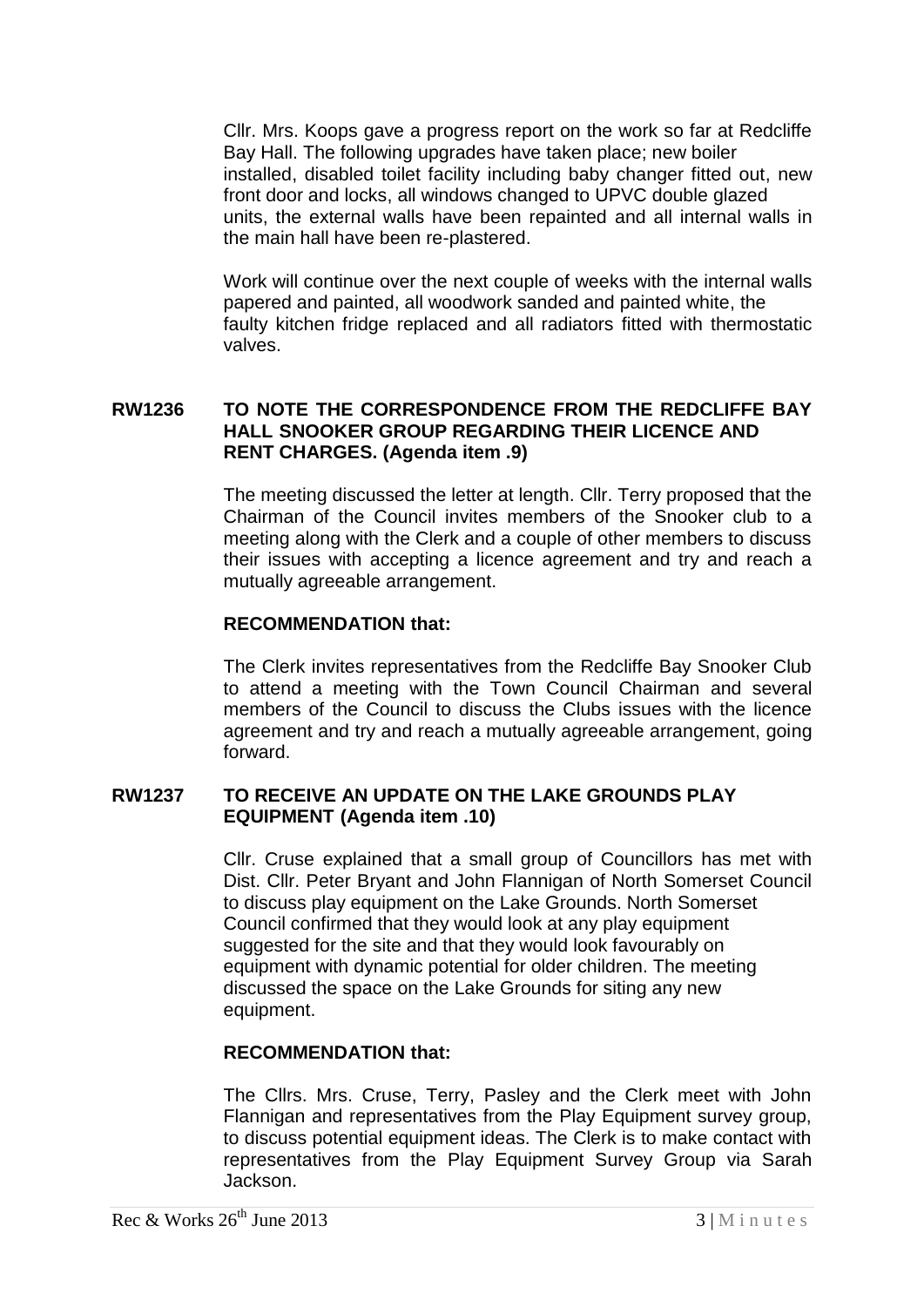# **RW1238 TO APPROVE QUOTES FOR VARIOUS ITEMS OF ELECTRICAL WORK AT THE FOLK HALL (Agenda item .11)**

The meeting briefly reviewed the quotes.

### **RECOMMENDATION that:-**

The Council accepts the quote from Dennis Gardiner & Co for a replacement 9" wall fan with controller for intake and extraction for the Folk Hall at a cost of £598.41 + VAT.

## **RW1239 TO DISCUSS ADVERTISING ON THE TOWN COUNCIL'S BUS SHELTER (Agenda item .12)**

The meeting discussed the proposal from North Somerset Council.

Cllr. Cruse asked the Clerk to contact Paul Conolly at North Somerset Council regarding the bus shelter outside High Down School. Fencing has been erected at the bus layby which restricts the movement of the bus, with buses no longer able to fully pull in off the road.

### **RECOMMENDATION that:-**

The Town Council will consider allowing the placing of advertisements on their bus shelters providing that the financial incentive is agreeable to them. The Clerk is to confirm which shelters are owned by Portishead Town Council and North Somerset Council.

### **RW1240 TO REVIEW PROPOSED DOUBLE YELLOW LINES FOR PORTISHEAD AT 9 SEPARATE LOCATIONS (Agenda item .13)**

The meeting reviewed the plans at length.

### **RECOMMENDATION that:-**

Councillors whose wards are affected by the proposed yellow lines meet with North Somerset Council officers to discuss the reasons for their proposals and the merits of each set of double yellow lines.

### **RW1241 TO DISCUSS THE PROPOSAL FROM WESTON IN GORDANO PARISH COUNCIL REGARDING THE CONSTRUCTION OF A CYCLE PATH LINKING CLEVEDON AND PORTISHEAD (Agenda item .14)**

The Chairman raised concerns over how the proposed cycle path could affect the parking in the layby outside North Weston allotments. The meeting went on to say that without the aid of a map to indicate the route of the cycle path they couldn't determine its feasibility. The meeting queried how the project would be funded.